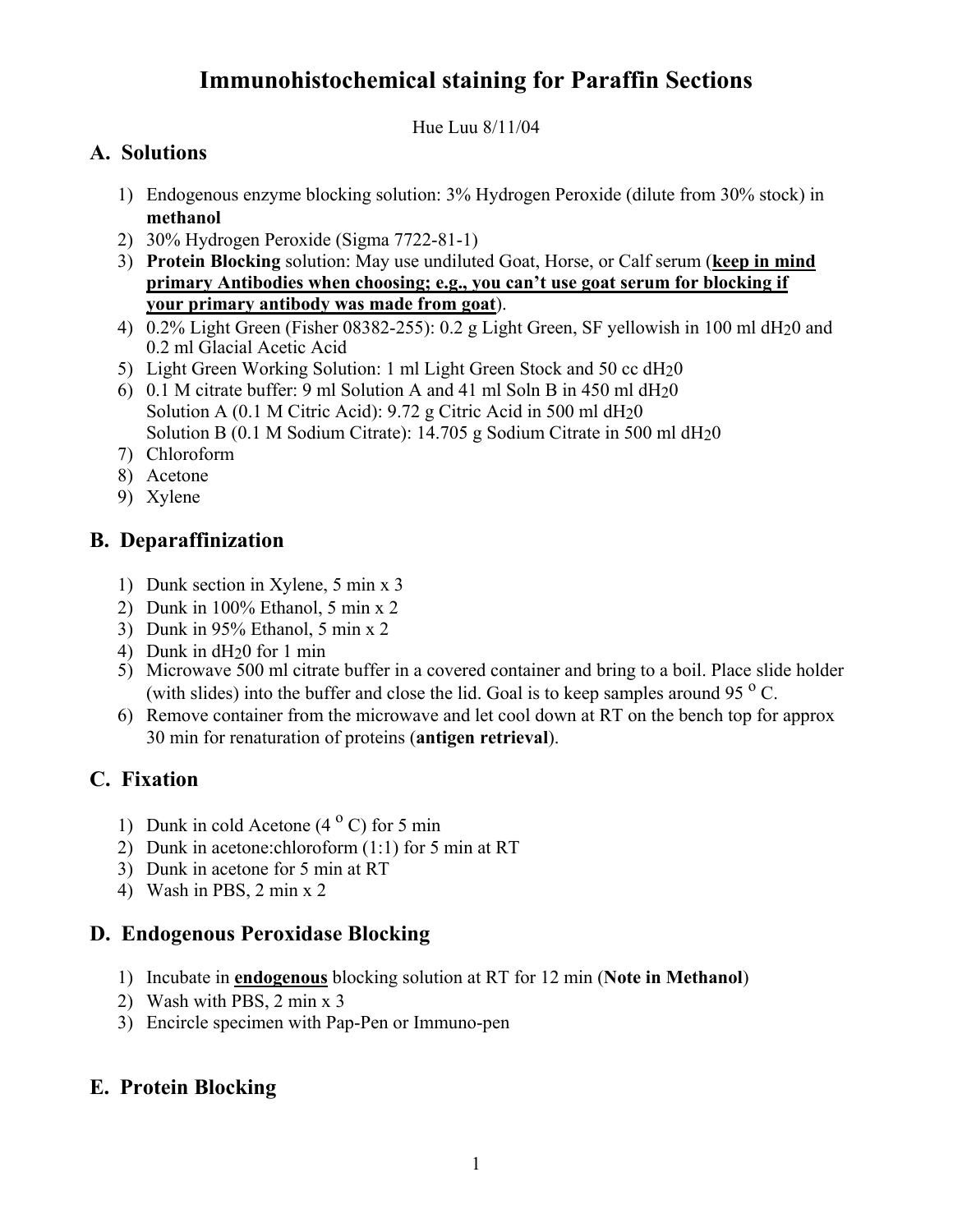- 1) Block specimen with a few drops of **Protein Blocking solution** for 30-60 min. May block longer for reducing background.
- 2) Aspirate off solution.

### **F. Primary Antibody**

- 1) Add primary antibody diluted in **Protein Blocking solution** or 4% milk. Add to slides and incubate for 1-3 hrs at RT or O.N. at  $4^{\circ}$  C
- 2) Wash with PBS 2 min x 3

### **G. Biogenex Multilink (or Link) Detection System**

- 1) *Can block with Protein Blocking solution for 15 min. before adding secondary Ab to reduce background*. **However, for primary antibodies with a weaker reactivity, this step could reduce the detection sensitivity**. For S100A6, block before adding secondary Ab. Aspirate off solution.
- 2) Dilute a specific **Link** (e.g., for goat IgG) or **Mulitlink** (for mouse, rat, and rabbit IgGs) solution (Biogenex) 1:2 in **Protein Blocking solution** (or PBS if blocking done in step one) and add to slide.
- 3) Incubate at RT for 20 min
- 4) Remove Ab and wash in PBS for 4 min x 4
- 5) Add a few drops of **Label Solution** (diluted 1:2 in PBS) and incubate at RT for 20 min
- 6) Remove Ab and wash in PBS for 4 min x 4

## **H. DAB Developing**

- 1) Prepare fresh developing solution (Vector System) (can prepare ½ the amount below to save reagents).
	- 2.5 ml ddH20 1 drops of Buffer solution 2 drops of DAB Rxn solution 1 drops of  $H_2O_2$ 1 drops of NiCl solution (For desired black/gray staining)
- 2) Add a few drops to the slides
- 3) Watch slides develop under light microscope with attention to the negative and positive controls. **Stop the reaction when there is adequate staining and minimal background**. This was approx. 20 min for S100A6 and A2. 10 min for CTGF. May need to gently shake slides every 5-10 minutes to prevent precipitates from collecting on tissue.
- 4) Stop staining by placing slides in dH2O

## **I. Counter Staining**

- 1) Prepare Light Green working solution
- 2) Allow counter-staining for 1-3 min (or slightly longer), but you have to watch negative controls very carefully (*Note: darker Light Green staining will obscure the IHC staining results, so it's better to stop countstaining and you can always re-add Light Green for longer staining*).
- 3) Dehydrate through alcohol: